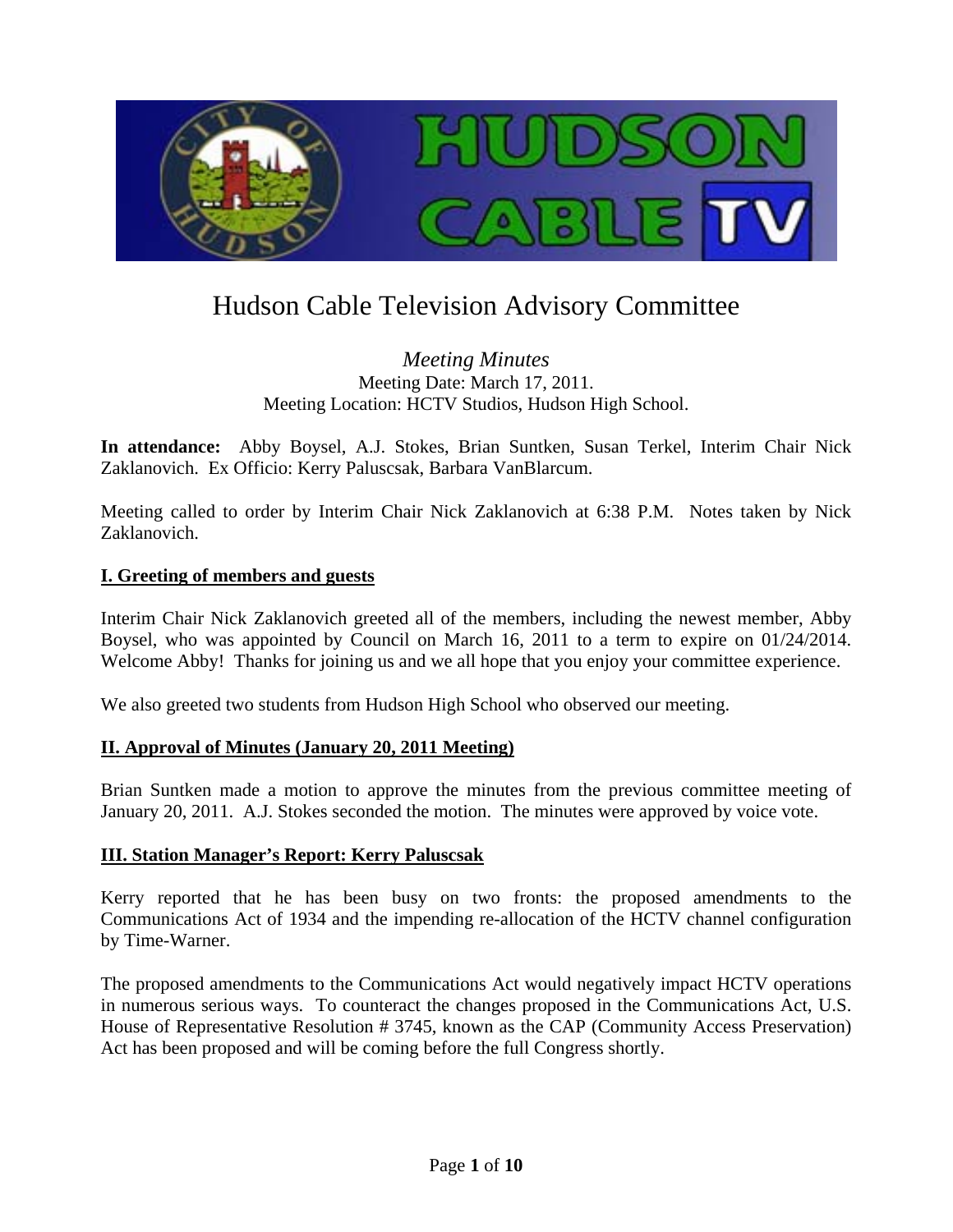# **III. Station Manager's Report: Kerry Paluscsak, continued**

In support of the CAP Act, Kerry appeared before Hudson City Council at the Council Workshop meeting of February 22, 2011. As a result of Kerry's Workshop presentation, Council approved an ordinance of support (Resolution No. 11-33) at their regular meeting on March 2, 2011. The Alliance for Community Media and American Community Television, two national organizations dedicated to the preservation of public access television, have been in contact with Kerry about the support of the CAP Act in Ohio and have been supplied with copies of the Hudson City ordinance supporting of the CAP act.

Kerry also learned that our 14<sup>th</sup> District Congressman, Steve LaTourette is a co-author of the CAP Act and is one of its strongest supporters. The CAP Act was originally introduced in 2007 and has not yet been introduced into the current  $112<sup>th</sup>$  Congress, but is expected to come forward for debate and a vote in the full House shortly.

In regards to the channel re-alignment, Kerry reported that Time-Warner cable had no prior communications regarding the change, and he only found out about it via an ad in the newspaper.

Seeing the ad, Kerry contacted Mr. Bill Jasso, Vice President of Communications for Time-Warner Northeast Ohio to get more information on the channel re-alignment. Initially, the Community Bulletin Board that is currently seen on channel #9 was going to be re-assigned to channel #95 under the new configuration. Later, Kerry was told that HCTV would be assigned to contiguous channels on the new-look Time-Warner system. The Public Access programming currently viewed on channel #25 will move to channel #15. The Public Meeting programming currently seen on channel #26 will move to channel #16 and the Community Bulletin Board now on channel #9 will move to channel #17. The change in channel configuration will take place on April 11, 2011.

Kerry said that publicity regarding the channel re-alignment has already begun with a graphic notification for viewers placed on the bottom of the screen on each of the HCTV channels. Barb will post the information on the Bulletin Board channel as well as in the weekly HCTV broadcast schedule that is published weekly in the Hudson Hub-Times. City of Hudson Communications Manager Jody Roberts will be generating a press release shortly concerning the channel realignment that will be distributed via the City web site and will also be passed on to the Akron Beacon Journal for possible publication.

Kerry reports that the Broadcast Journalism class continues to go well. New fluorescent lights have been installed in the studio, thanks to a recent donation. The new lights are able to be controlled via the lighting control system and are dimmable fluorescent lamps, which will come in handy during the production of all in-studio programs.

Kerry led a recent tour of the TV 2 studios in Franklin Hall of Kent State University. The Kent State station has a large student staff that produces a lot of varied programming, such as news and magazine shows. TV 2 has two internal channels distributed within the college and one external channel available throughout Portage County. Kerry said that TV 2's equipment is comparable to that which is available to HCTV, but they have more programming options, due to the number of students that are available to produce content.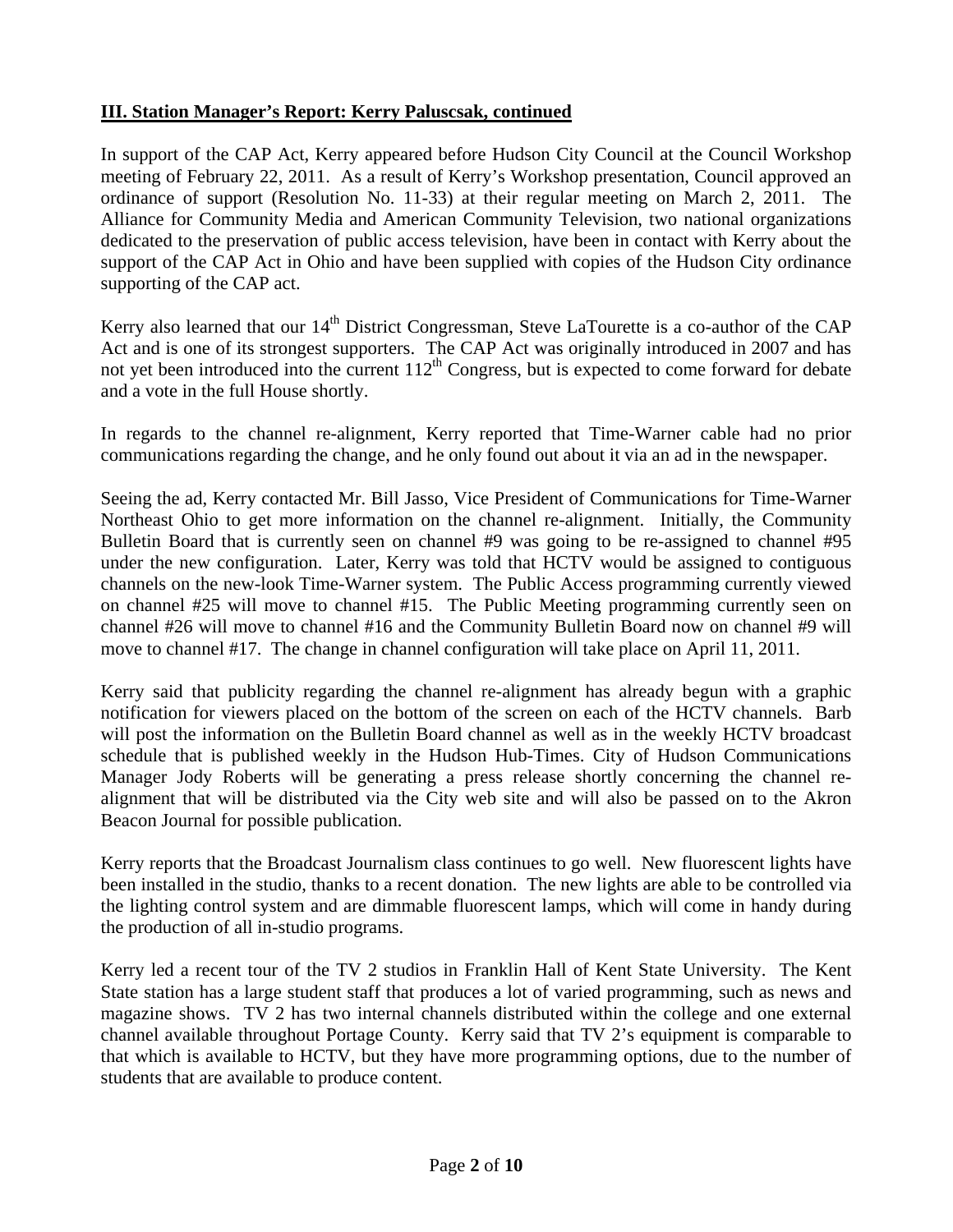## **III. Station Manager's Report: Kerry Paluscsak, continued**

HCTV will perform some needed maintenance tasks in the next week. Software upgrades to the onair system will be made on Monday, March 21, 2011 that will add enhancements that are not currently available with the system. The enhancements will include the ability to provide off-site access to the automation system and the crawl notifications, which will come in handy during school closing and other weather or community notification announcements.

Equipment maintenance will be carried out on Wednesday, March 23, 2011, which will include general cleaning of the equipment and replacement of some cooling fans. During the time that the hardware is undergoing maintenance, channels 25 and 26 will show the Bulletin Board information. Channel 9 will not be impacted by the equipment maintenance operations.

At this point in the meeting, Susan Terkel arrived, greeted everyone and introduced herself to our new member, Abby Boysel.

Kerry mentioned that the station motto, "Your Window to the Community" will be used more often and will be included in "pop-ups" that will appear at certain times during regular programming, as a kind of station identification.

Kerry said that the City Council sessions are the most viewed services on the web-based access system, with an average of over 33 hits per month on the web.

Some information has been gathered on the Public Access utilization of the station. Kerry reports that committee member Brian Suntken leads all users with \$6,000 per year in equivalent production costs. This is a calculated value that takes into account what the cost to the user would have been had the equipment and facility been rented. The Hudson Schools, including the Broadcast Journalism class, have a production cost equivalent to rent the HCTV studio and equipment of in excess of \$42,000 last year, an excellent in-kind value to the schools. The High School sports coverage for the calendar year carried an equivalent cost of \$26,000.

In new business, Kerry suggested that since the committee now has a full complement of members with Abby's appointment, that the committee consider appointing a permanent chairperson and suggested that Nick Zaklanovich stay on as permanent chair. Susan Terkel made the motion to nominate and Brian Suntken seconded the motion for Nick to be the permanent chair. The nomination was approved by voice vote. Nick thanked all the members for their support.

Nick asked why the HCTV channels were being moved. Kerry replied that the re-alignment is part of an effort by Time-Warner in Ohio to re-align all of its services to make their channel allocations consistent across the state. Kerry mentioned that HCTV is also available on Time-Warner's digital tier of channels and will promote that fact to the public after the analog channel re-alignment is fully implemented.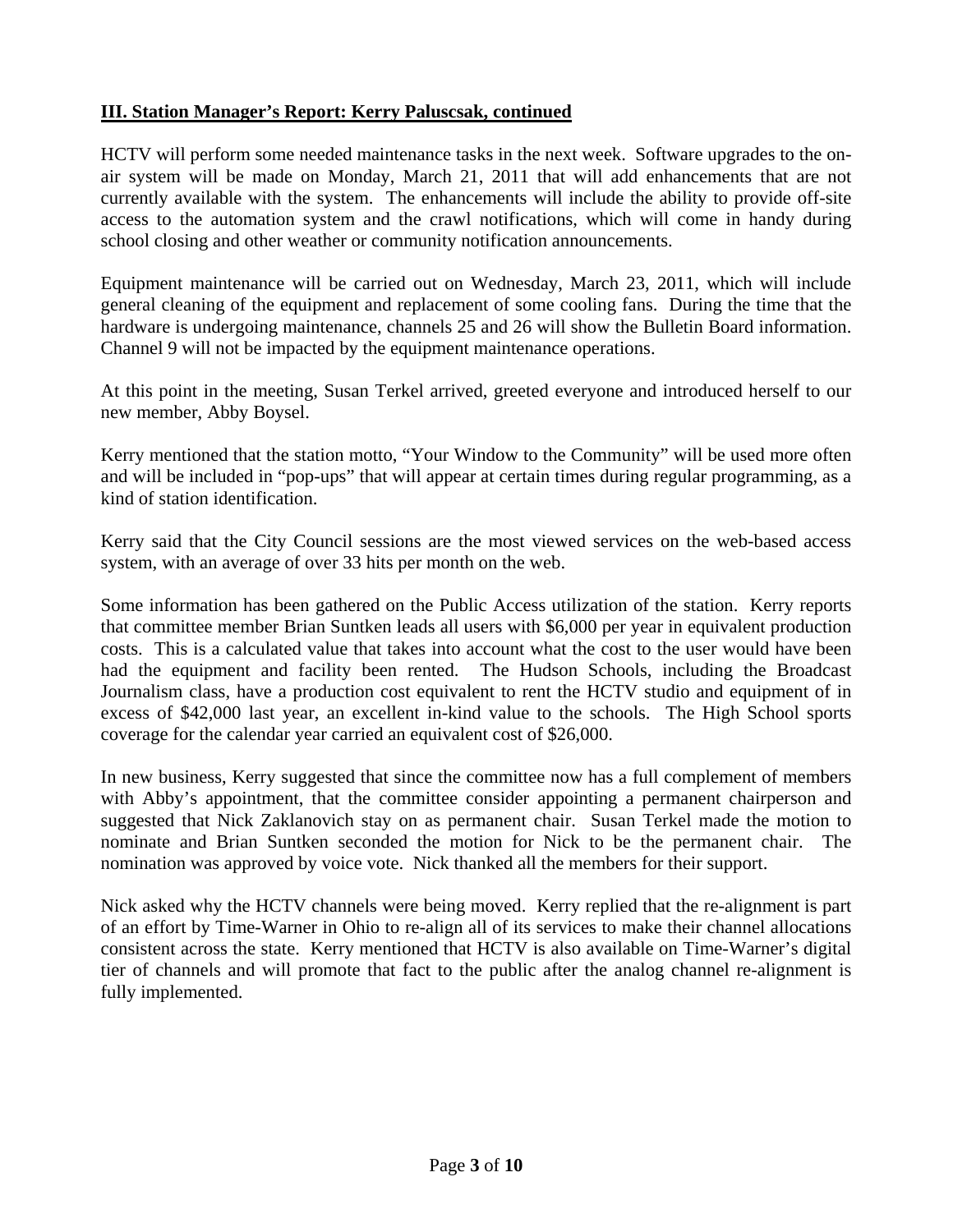# **IV. H.R. 3745 (CAP Act) status update**

In addition to the previous discussions on the matter, more information was brought forward concerning the CAP Act in Congress.

With so much at stake for HCTV without its approval, it was suggested that the committee should do all that we can to generate support for the CAP Act from our congressional representatives. To that end, Nick mentioned that he has created a boilerplate letter that the committee members could use to send to the Ohio congressional delegation. He will be sending that letter and a list of the representative's addresses to the committee members via e-mail. Nick said that he had already sent letters to all eighteen Ohio Congress Representatives and both Ohio Senators. Nick said that the letters should be addressed to the Representative's and Senator's local addresses, as mail sent to Washington is automatically held for three weeks for security reasons and e-mail messages do not have the same impact as a written and mailed letter.

Nick also asked if it would be a good idea to provide a boilerplate letter to City Council members for their support of the CAP Act. Kerry said that he has already supplied the Council members with a boilerplate letter as a part of the Council support resolution request.

## **V. Public Access Coordinator's Report – Barbara VanBlarcum**

Barb reported that a wedding fashion show was recently presented. Howard Hannah real estate produced a public service program for the Children's Free Care Fund and the Hudson Newcomer's fashion show will also be recorded. The Kiwanis basketball playoffs were a popular offering that seemed to generate a lot of community interest and many requests for DVD copies. Brian Suntken produced programs featuring the Hudson Jazz Fest.

Barb suggested that anyone on the committee that may have ideas for subjects for Oral History recording sessions should make arrangements to carry out those ideas. The station has not had a lot of activity recently related to Oral Histories. If any committee members know of someone that can speak about their time in Hudson or growing up here, that history should be documented by an Oral History session.

Susan Terkel asked if there is a list of who has already been interviewed for Oral History. Barb replied that a list of previous interview subjects could be generated. Susan suggested that we could possibly solicit help from the Hudson Library on people that could provide interesting Hudson historical information.

Barb mentioned that Todd Zedak had recently brought his father in for an Oral History session. Todd's father worked for years at the Youth Development Center (YDC), so the historical recollections that he had was of particularly timely interest, now that Hudson has purchased the YDC property.

Susan said that she would be interested in getting involved with the Oral History project and the compilation of a list of potential subjects for an Oral History session.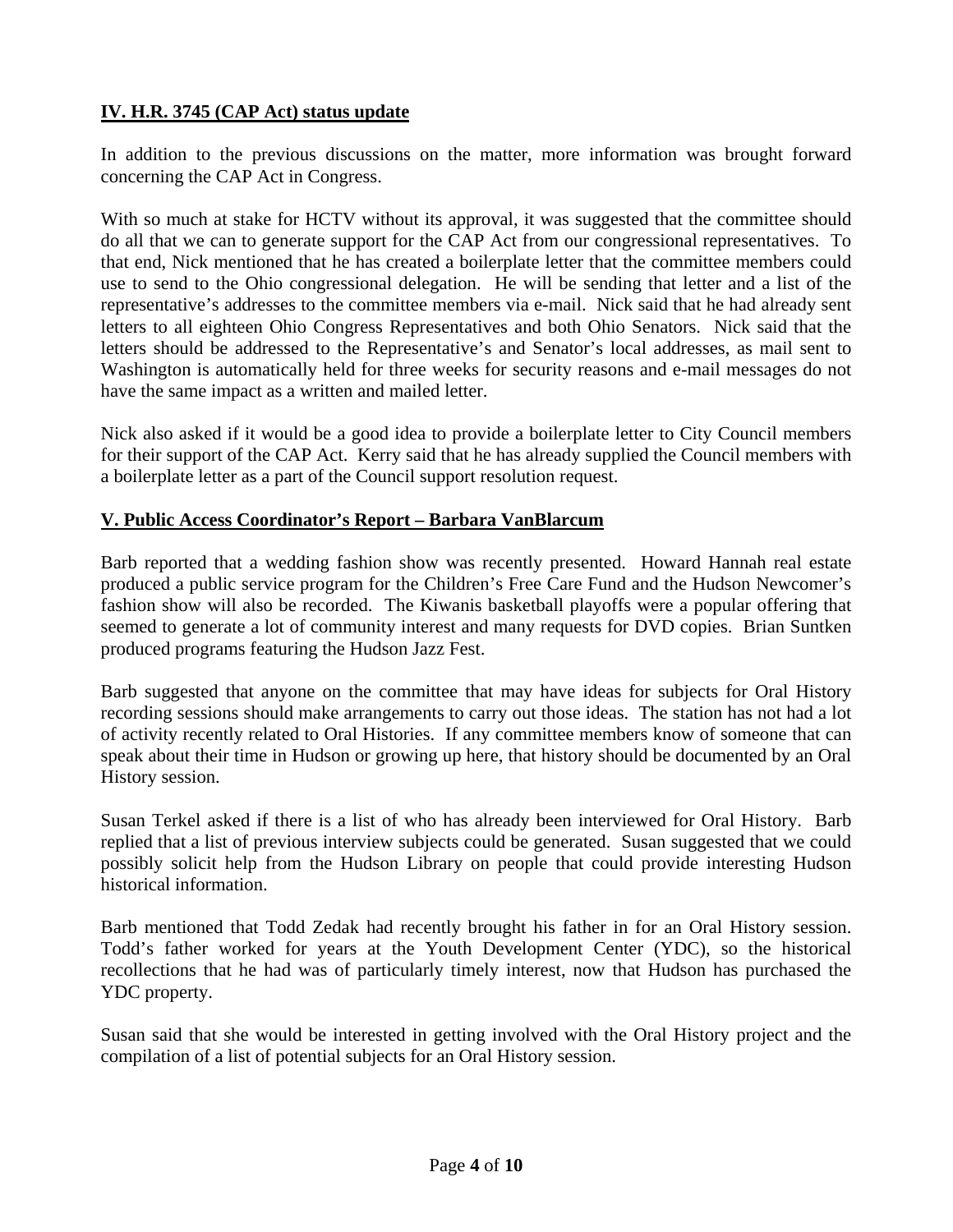# **V. Public Access Coordinator's Report – Barbara VanBlarcum, continued**

Barb mentioned that one important piece of Hudson history that has not had much exposure is the Morse Controls company and their time behind Main Street in Downtown. Many of the people that worked at Morse still reside in town, as do some of the Morse family, and they could be an interesting source of Morse Control historical information.

Susan said that she is concerned that the citizens of the City still do not understand the Public Access capability that they have available to them. Susan recently heard from someone that equipment and facilities were not available to the citizens, which of course, is not the case. Susan mentioned that she was recently interviewed by Hudson Monthly magazine and would like to contact the Hudson Hub-Times to create a special article about Public Access opportunities in the City. She also suggested posters or other forms of communications that could be displayed at local commercial establishments to spread the word on HCTV Public Access.

Kerry suggested that promoting Public Access in the community is the best way to protect the entire HCTV operation. We must do all we can to get our citizens to "use it or lose it". He mentioned that in the past, committee members have visited the various organizations in town to impress on them that HCTV is available to their groups as a way to further their own message.

Susan asked where we could get a list of civic organizations that could be visited to promote Public Access. Kerry suggested that the Hudson Community Foundation or the Hudson Chamber of Commerce might be good sources for such a list. Susan said that she would find a list of organizations and also contact the Hub-Times about promoting Public Access.

Susan also mentioned that she would like to see more "fun stuff" on the channel, perhaps a youth film club Brian said that he would be willing to provide an article to the Hub-Times that would sketch out his experiences with Public Access.

Abby asked if there has ever been a contest held to promote Public Access. She felt that younger citizens might be more apt to respond to a contest-type incentive to get involved.

A.J. mentioned that the "coffee with the editor" sessions that the Hub-Times has might be a good opportunity to foster an interface between HCTV and the paper. Unfortunately, we could not find any mention of an upcoming coffee session with the Editor in the current Hub-Times edition.

## **VI. Community Liaison Report – Brian Suntken**

Brian reported that he communicated with the parents of all of the Hudson Band students and the Jazz Concert participants that the concert will be aired on HCTV in the coming weeks.

The Winds & Percussion concert was dedicated to Alex Stebbins, a sophomore at Kent State University, who unfortunately passed away over the winter. Brian mentioned that along with some excellent music, there was a very poignant dedication to the young man that had passed on too soon.

Brian also requested that we have brainstorming session at our next meeting to generate ideas on ways that we can improve the community liaison function.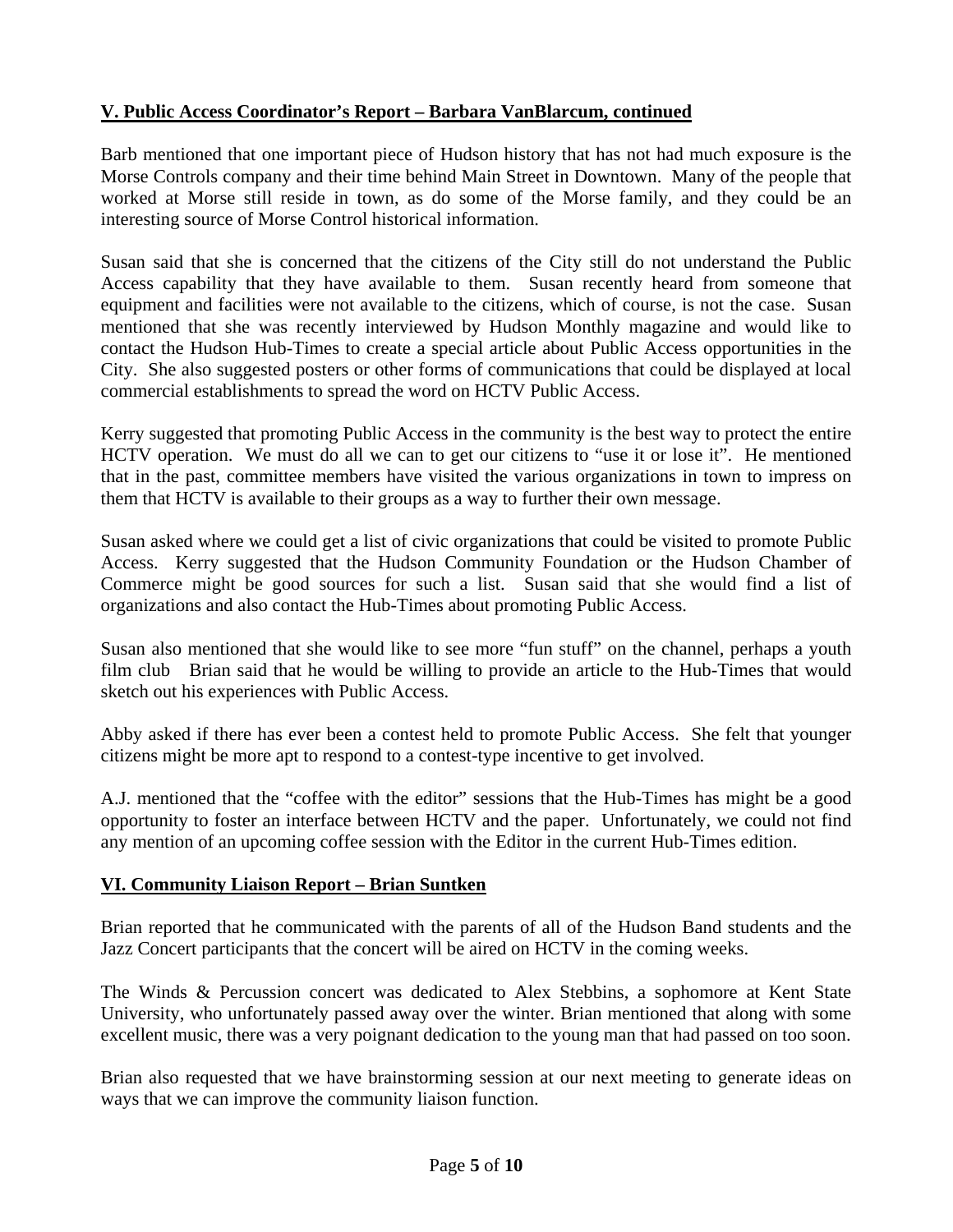# **VII. Fundraising & Programming – Susan Terkel**

Susan is hoping that it is not too late to apply for some grants to provide summer interns to do video editing or for obtaining speakers that could make presentations at the Library on how to create a program.

In regards to programming, Susan mentioned that the Explore Hudson Community and Business Expo will occur on April 2, 2011, and that she has been in contact with Carolyn Konefal, Executive Director of the Hudson Chamber of Commerce about the event. There are seventy-nine exhibitors currently scheduled to appear and Susan would like to do some interviews at the event.

Susan asked if she could visit city businesses to talk about their businesses, but not create a commercial for them. Kerry replied that by doing so, HCTV would still be providing a service to a commercial entity, and that would not be allowed.

Susan asked about an upcoming (March 31, 2011) stand-up comedy show that would feature Lynn DaCoss at Lake Forest Country Club. The show is presented by the Hudson Newcomer's Club and Hudson Preschool Parents to benefit the Hudson Relay for Life. Susan thought that we could use part of the stand-up comedy show and insert those performance pieces into a studio interview of Lynn DaCoss speaking about her life and career.

Barb mentioned that she has had contact with two people involved with Lynn DaCoss' show and has provided promotion for the event on the Bulletin Board. Nick volunteered agreed to record the March  $31<sup>st</sup>$  comedy show.

Susan also mentioned a book sale at the Library on April 9, 2011, which will feature twenty-seven Ohio authors, including Susan. She thought that interviewing some of the authors present at the event could lead to an interesting program. Barb asked if she could be provided with a list of the authors that will attend, as some of them may have already appeared on the Public Access program "Book Chat".

At this point, our high school visitors left the meeting and Abby also departed. Thanks for joining us Abby.

#### **VIII. Volunteer Report - Barbara VanBlarcum**

Alex Mathews and Nick Zaklanovich assisted with the basketball broadcasts right up to the end of the season.

## **IX. Committee Membership Update**

The new committee terms for both Brian Suntken and A.J. Stokes were approved by City Council at their meeting of February 2, 2011. Their new terms will expire on January 24, 2014. Welcome back, guys!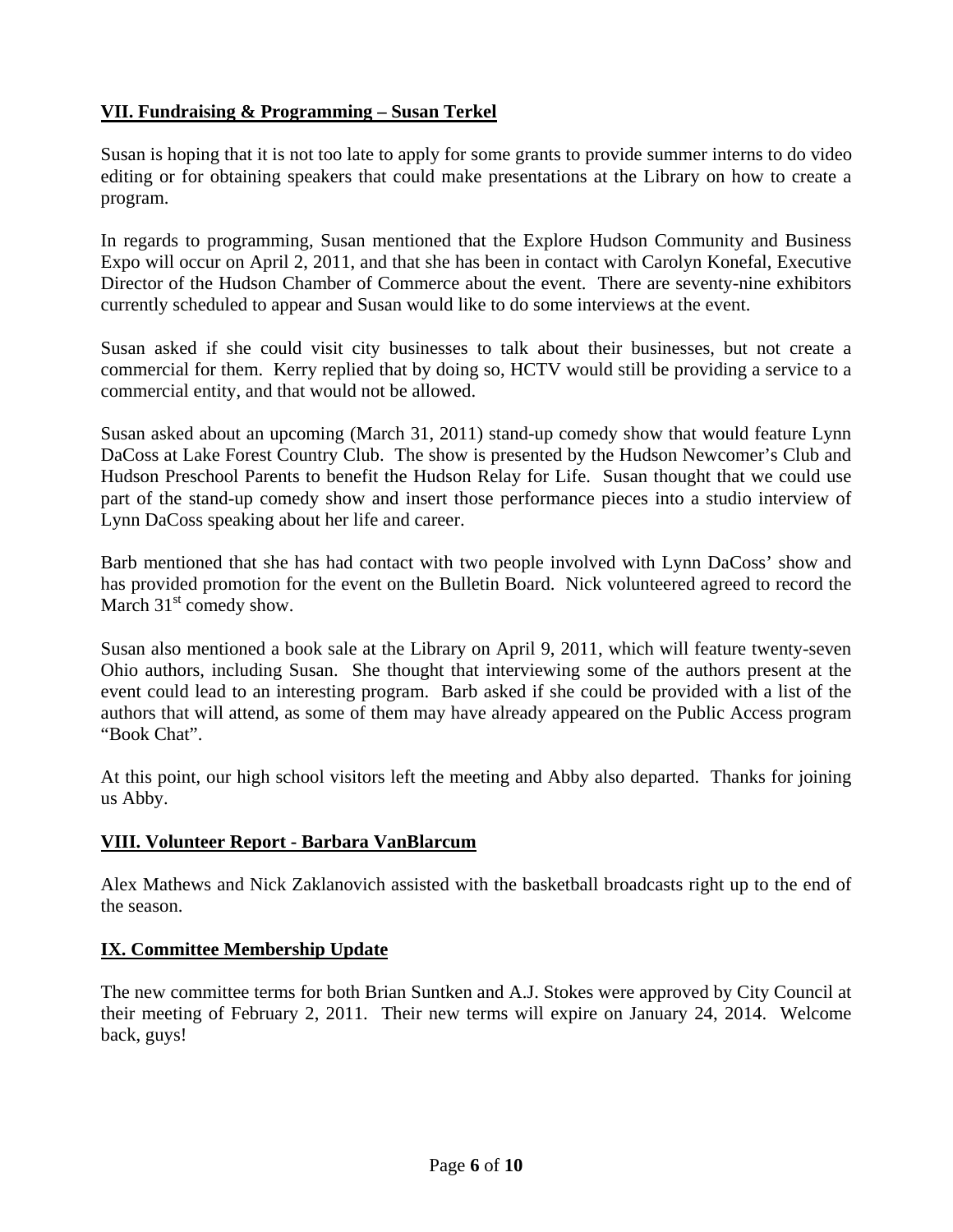# **IX. Committee Membership Update, continued**

Nick reported that he had sent out several invitation letters to prospective new committee members prior to the previous meeting, and sent several more letters after the meeting. With the exception of our new member, Abby Boysel, we have received no other response from the other potential candidates that were sent invitation letters.

Nick reported that an article requesting new committee members was published in the Hudson Hub-Times on March 13 and March 16, 2011. Barb mentioned the name of another perspective member that is involved with the Hudson Garden Club. Nick will send an invitation letter to that potential candidate. Susan also said that she would try to locate some more potential committee candidates.

Kerry & Nick appeared before the City Council Workshop of January 25, 2011 to discuss an adjustment to the configuration of the committee. As a result of that appearance, Hudson City Council approved an ordinance (#11-20) at their meeting of February 2, 2011 that set a minimum of five and maximum of seven members on the committee. This change will make it easier to obtain a quorum at our meetings, while still giving us the flexibility to increase membership to the maximum, if we can.

#### **X. School, Business and Community Involvement**

No update.

## **XI. New Program Ideas**

Nick said that the first new program idea that was on his list was the Explore Hudson Community Expo scheduled to occur on April 2, 2011. At the last meeting, we discussed possibly sharing space in the Hudson City booth at the Expo, but Kerry said that he had asked Deputy City Manager Paula Ryan, and she said that the City booth would be a little cramped. Kerry was hoping to get a television monitor, with the HCTV Public Access channel airings, into the booth. Since we will already be there recording at the event, we could also check in at the City booth to meet the public and to distribute our flyer and answer questions about HCTV. Susan suggested that we could also attempt to recruit some new committee members during the Expo event.

Nick reported that he sent a summary of a proposed Public Access program about the Veteran's Way Park to Hudson Parks Superintendent Eric Hutchinson. Nick distributed a copy of the program summary to the members. No response has yet been received from Mr. Hutchinson about the proposed program.

Susan suggested a program on "The Tallest Places in Hudson" that could focus on showing the city from the highest vantage points available. Certain high-situated houses were mentioned as possible subjects, as was the Acme Plaza water tower.

Susan also suggested a program in which the ministers and clergy of the community would reflect on their favorite sermons.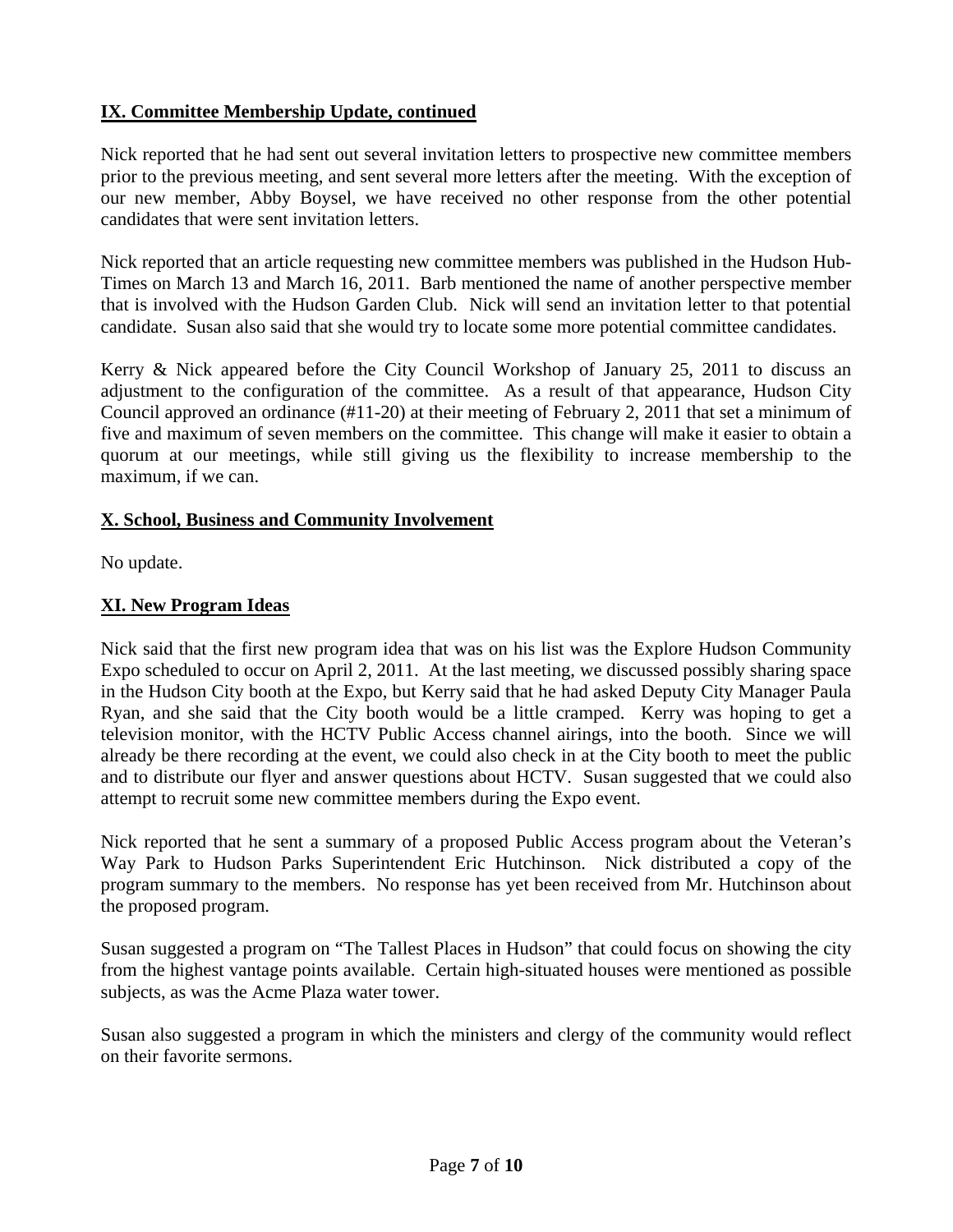# **XI. New Program Ideas, continued**

Looking forward, Brian asked what was coming up in the next 12-18 months that we could cover. Susan asked about the annual Hudson Home  $\&$  Garden Tour. Barb said that HCTV has done previews of the tour in the past, but we would only want to concentrate on the Gardens and not the houses. Barb mentioned that the Clothesline Art Show that happens at the Middle School could be another event of interest as well as the Ice Cream Social.

Susan asked who would have a list of events in Hudson. Barb said that the Destination Hudson group would probably be the best source for such a list.

Brian mentioned that he went to a show at the Hudson Young Actor's Studio (YAS) and found that show to be very good and that YAS could be a subject for HCTV. There was concerned voiced that producing an HCTV show about anything that is copyrighted would be a problem. However, if the YAS group does perform something that is out of copyright, we would be interested in covering those events. Any original productions created by the YAS organization could easily be a subject of an HCTV program.

Brian asked Kerry what he felt was "missing" from the offerings that the station currently provides. Kerry responded that Public Access is very sensitive to the area that it serves, for instance, Cleveland Heights is very much into arts and film fests. Kerry said that for someone who has an issue that they fell strongly about, Public Access is the ideal venue to display their feelings to the community.

Susan asked if there are awards given for excellence in Public Access television. Kerry said that there are individual awards for produced programs. He also said that a compilation could be created of the station's offerings that could be submitted for some form of award, but the station's main focus should be instead to serve the community. Our service is to provide an outlet for programming and ideas that would not normally be exposed by other means, in effect, our motto, "Your Window to the Community".

Susan said that she has been struggling with what kind of programming is needed on the station – what has been documented in the past and what needs to be done in the future and what issues can be covered that are not covered in any other means. She suggested that perhaps some informal interviews would help in spreading the word to the community about HCTV.

At this point, Brian had to leave the meeting.

Nick also mentioned that he is still interested in producing a program related to the Hudson Farmer's Market. He said that he had recently seen a network program related to the growth of Farmer's Markets across the country and perhaps we could do a similar program about the expansion and growth of the Market in Hudson. Barb mentioned that she had heard that Ohio was the top state in the nation in regards to the proliferation of Farmer's Markets.

Finally, Nick reported that he now has a computer at home on which editing can be performed and he will start working on learning about Adobe Premier Pro in the next few weeks.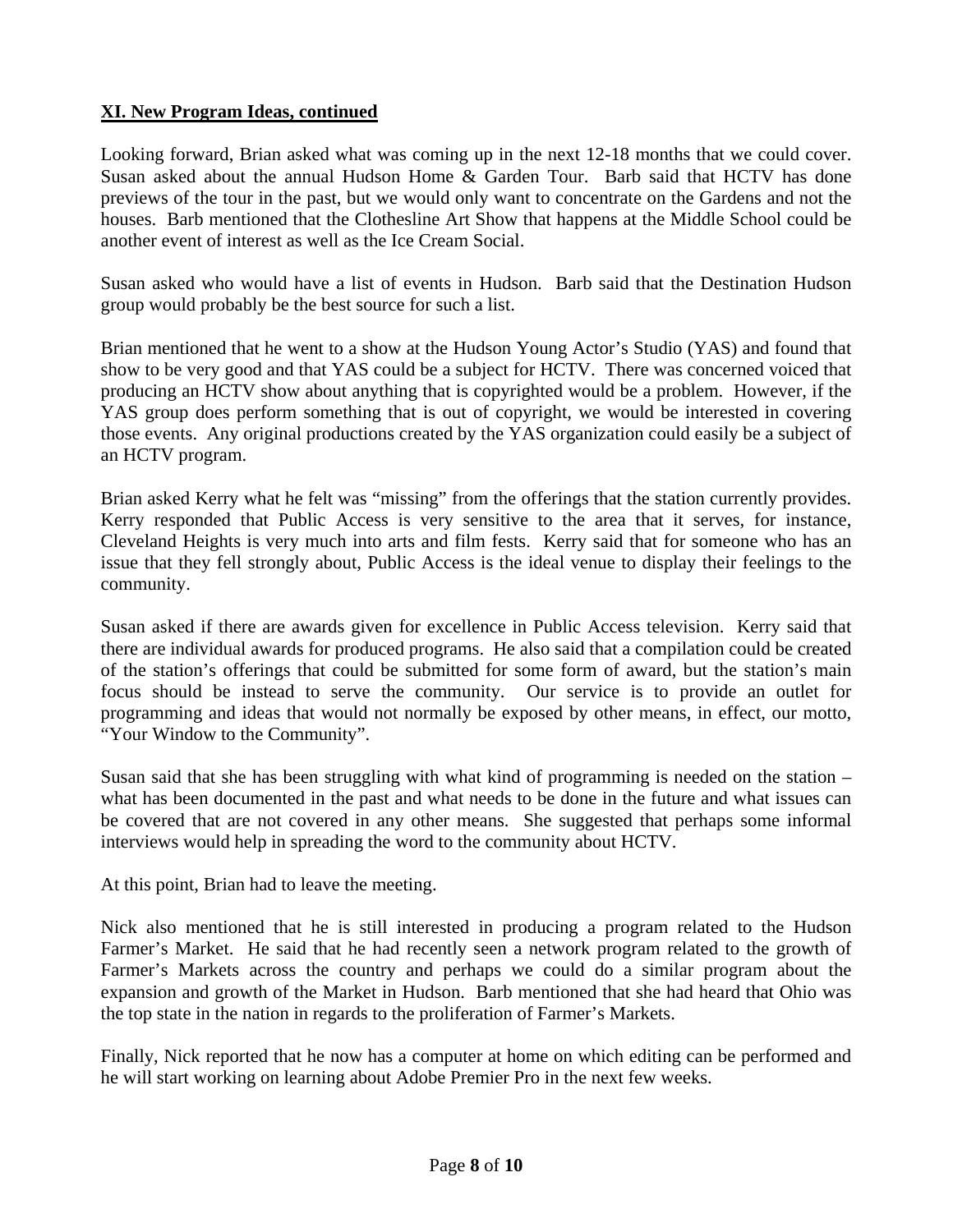# **XII. Grant Applications**

Susan raised the subject of a grant for hiring an intern to do video editing. Barb said that we should have a specific project in mind for the intern, before we apply for a grant. Susan thought that an intern could be used to teach others in the community how to edit and also lend a hand in editing the historical HCTV programming that has been recorded, not yet been edited. Susan also would like to apply for a grant to have an intern develop a catalog of the historical documentation that has already been done by the station, a catalog that could be accessed as a reference to anyone in the community.

Kerry suggested that Susan should talk to Richard Kiovsky, a Spanish/German teacher at the Middle School who also does video productions there, about the possibility of intern grants.

Finally, Susan still plans to write a grant application for "video literacy", in partnership with the Library, which would teach people how to make a good program.

Kerry mentioned that he had just received an e-mail concerning a web or an in-person seminar relating to "video literacy". Susan asked Kerry to e-mail her information about the seminar.

Kerry added that while the programming ideas that are being generated are good, the community outreach about HCTV to the organizations in the community is probably the most important way to grow interest in the community. Kerry said that one possible very lucrative source of programming would be the residents of Laurel Lake. Susan suggested getting the middle school students involved with inter-generational oral histories from some of the Laurel Lake residents. Kerry said that effort could be a good grant opportunity.

Nick brought up the possibility of asking for a grant for the replacement of the studio cameras. Kerry said that Frank Youngwerth, host of "Good Day in Hudson", is back in town and Frank and Kerry would try to set up a meeting with the Margaret Clark Morgan foundation about possible grant opportunities. Nick added that the Broadcast Journalism class would be a good tie-in for an equipment grant that would benefit the station as well as the Journalism class. The existing studio cameras are 13-14 years old and a new set would cost in excess of \$202,000. Kerry mentioned that City Council continues to be supportive of the station and is aware of what is being accomplished by the HCTV operation. Susan added that informing people in a journalistic way of events in the city and documenting the history of the city are the most important aspects for receiving grant help.

Nick asked if there was any further news on the new stadium. Kerry reported that the master plan for the stadium development had been presented to the Planning Commission.

## **XIII. Once Around**

Kerry reported that Good Day in Hudson with Frank Youngwerth is approaching another milestone of 125 shows aired, which may be cause for an anniversary special celebration. Kerry also mentioned that HCTV will reach its fifteen-year anniversary of being on the air in October 2011, which should also be noted and celebrated.